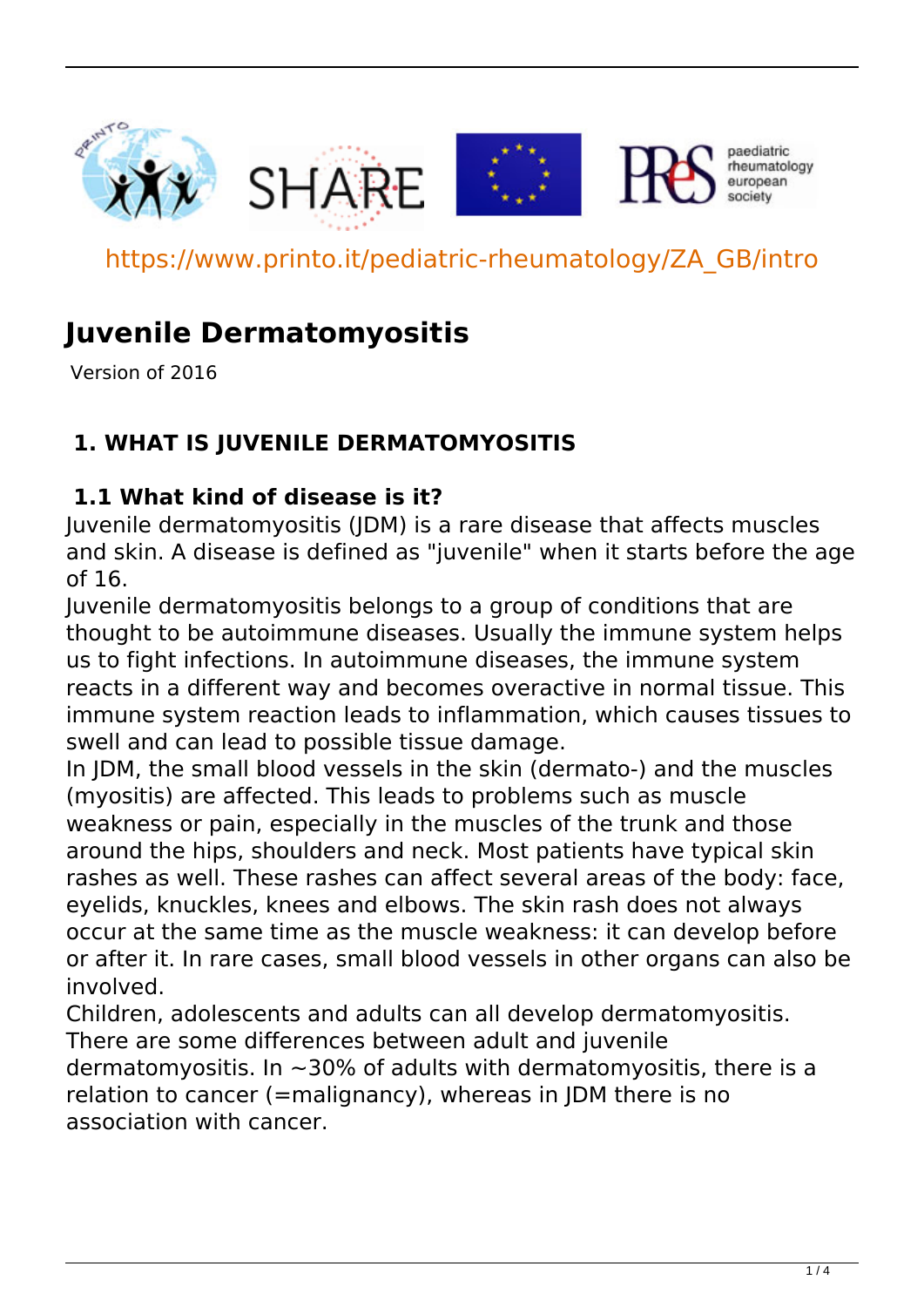#### **1.2 How common is it?**

JDM is a rare disease in children. Approximately 4 in 1 million children will develop JDM each year. It is more common in girls than in boys. It most often starts between the ages of 4 and 10 years, but children of any age can develop JDM. Children from all around the world and from all ethnic backgrounds can develop JDM.

#### **1.3 What are the causes of the disease and is it inherited? Why does my child have this disease and can it be prevented?**

The exact cause of dermatomyositis is not known. Internationally, there is a lot of research going on trying to find the cause of JDM. JDM is currently regarded as an autoimmune disease and is probably caused by several factors. These could include a person's genetic predisposition in combination with exposure to environmental triggers such as UV-radiation or infections. Studies have shown that some germs (viruses and bacteria) can trigger the immune system to react abnormally. Some families with children affected by JDM suffer from other autoimmune diseases (diabetes or arthritis, for example). However, the risk of a second family member developing JDM is not increased.

Presently, there is nothing we can do to prevent JDM. Most importantly, there is nothing you could have done as a parent to prevent your child from getting JDM.

#### **1.4 Is it infectious?**

JDM is not infectious, nor is it contagious.

#### **1.5 What are the main symptoms?**

Each person with JDM will have different symptoms. Most children have:

#### **Fatigue (tiredness)**

Children are often tired. This may lead to a limited capacity to do exercise and eventually to potential difficulties in day-to-day activities.

#### **Muscle pains and weakness**

Muscles close to the trunk are often involved, as well as muscles in the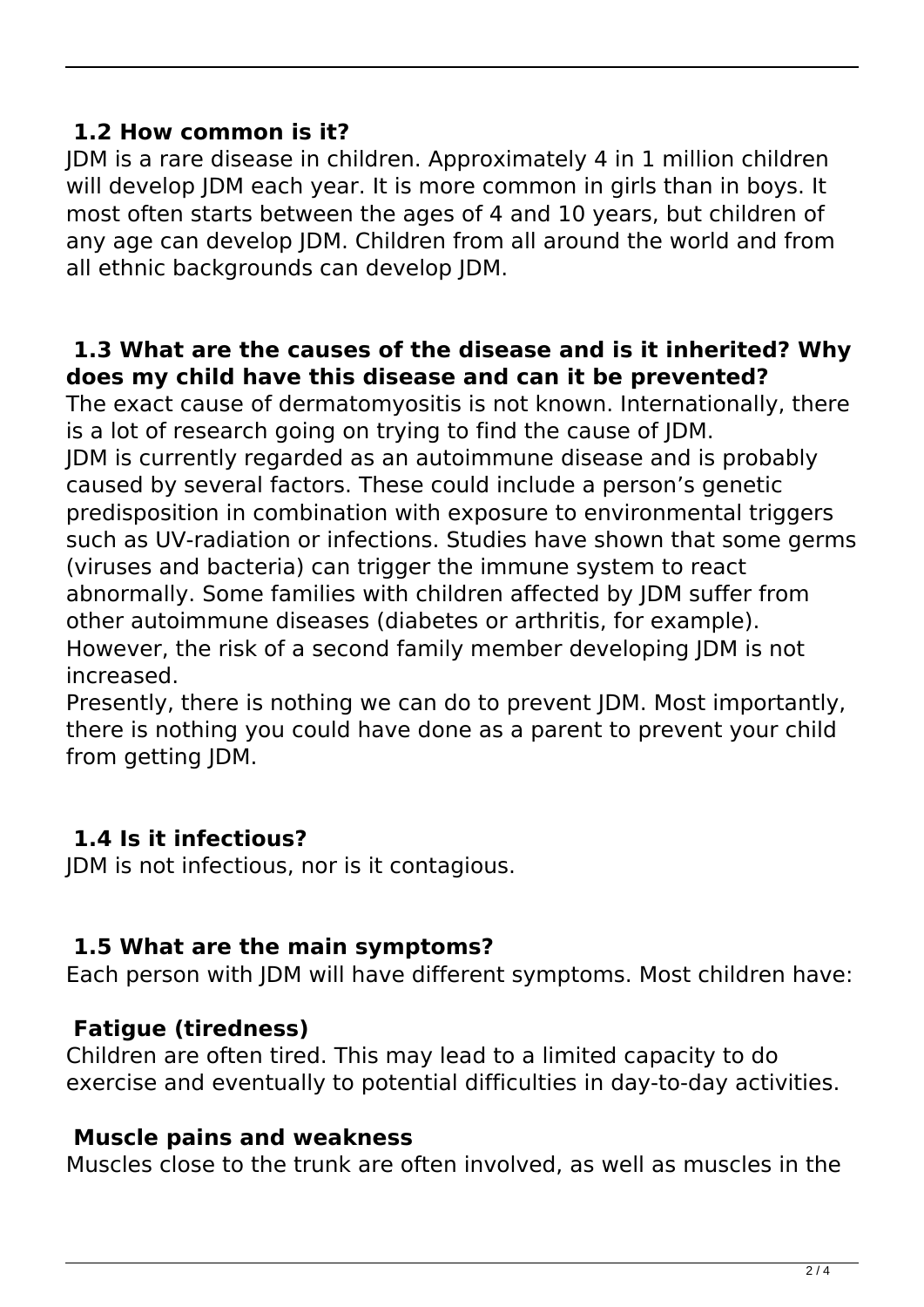abdomen, back and neck. In practical terms, a child might start to refuse walking longer distances and doing sports, small children may "become fussy", asking to be carried around more. As the JDM gets worse, climbing stairs and getting out of bed might become a problem. In some children, the inflamed muscles become tight and shorten (called contractures). This leads to difficulties in fully straightening the affected arm or leg: the elbows and knees tend to be in a fixed bent position. This can affect the movements of the arms or legs.

## **Joint pain and sometimes joint swelling and stiffness**

Both large and small joints can be inflamed in JDM. This inflammation can cause swollen joints as well as pain and difficulty in moving the joint. This inflammation responds well to treatment and it is uncommon for it to result in damage to the joints.

## **Skin rashes**

The rashes seen in JDM can affect the face with swelling around the eyes (periorbital oedema) and a purple-pink discolouration of the eyelids (heliotrope rash); there can also be redness over the cheeks (malar rash) as well as on other parts of the body (top of the knuckles, knees and elbows) where the skin can become thickened (Gottron's papules). Skin rashes can develop long before muscle pain or weakness. Children with JDM may develop many other rashes. Sometimes doctors can see swollen blood vessels (appearing as red dots) in the child's nail beds or on their eyelids. Some JDM rashes are sensitive to sunlight (photosensitive), whereas others can result in ulcers (sores).

## **Calcinosis**

Hard lumps under the skin containing calcium may develop during the course of the disease. This is called calcinosis. Sometimes it is already present at the onset of disease. Sores may develop on top of the lumps and a milky liquid made of calcium can drain out. Once they have developed they are difficult to treat.

## **Abdominal pain or tummy ache**

Some children have problems with their bowels. These can include tummy aches or constipation, and occasionally severe abdominal problems if the blood vessels to the gut become affected.